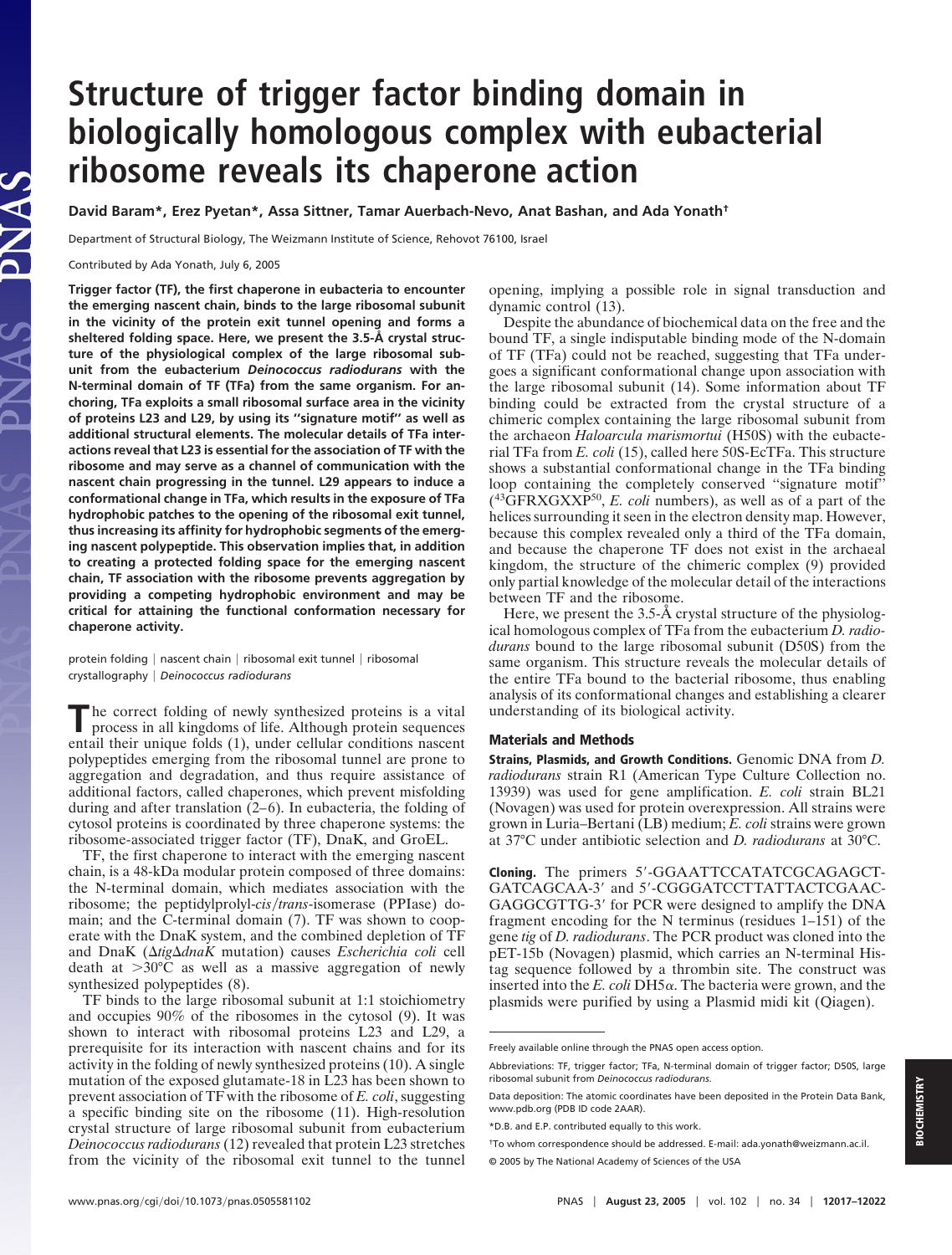**Protein Expression and Purification.** The clone was inserted into *E. coli* BL21, and bacteria were then grown at 37°C until the culture reached an optical density of 0.6 at 560 nm. Protein expression was induced through addition of isopropyl 1-thio- $\beta$ -D-galactopyranoside (Sigma) to a final concentration of 0.5 mM. Induction was followed by 2 h of incubation. The harvested bacteria were then disrupted by two cycles of French press at 8,000 psi (1 psi = 6.89 kPa). Purification of the  $His_6$ -tagged TFa was performed by using Ni–nitrilotriacetic acid affinity chromatography under native conditions (16), and the His-tag was removed by using thrombin. Size-exclusion FPLC was performed by using a Superdex 75 column (Amersham Pharmacia) equilibrated with 10 mM Hepes/10 mM  $MgCl<sub>2</sub>/60$  mM NH<sub>4</sub>Cl for final purification.

Base and residue numbering is according to *D. radiodurans*. Ec attached to the right side of a number indicates *E. coli* numbering system.

**Crystallization and Data Collection.** Crystals of D50S were grown as described in ref. 17. The crystals were soaked in a harvesting solution containing 0.02 mM purified TFa for 10 h and finally heated to 37°C for an additional 50 min. After 20 min at room temperature (19°C), the crystals were briefly transferred into cryo-buffer (17) and shock-frozen in liquid nitrogen. Data were collected at 85 K by using synchrotron radiation at Beamline ID19 of the Structural Biology Center/Advanced Photon Source/Argonne National Laboratory (Chicago) and at Beamline ID14-4 of the European Synchrotron Radiation Facility/ European Molecular Biology Laboratory (Grenoble). Data were recorded on Advanced Photon Source–charge-coupled device (Argonne National Laboratory) detectors and processed with HKL2000 (18) and the CCP4 package suite (19).

**Structure Solution and Refinement.** The native structure of D50S was refined against the structure factor amplitudes of the TF–50S complex by using rigid body refinement as implemented in CNS (20). For free *R* factor calculation, 5% of the data were omitted during refinement. The TF binding site was readily determined from sigmaa-weighted difference electron density maps. To enhance the detail, the difference maps were subjected to density modification using the CCP4 suite (19). The computed difference maps have unambiguously revealed the position of the TF binding domain as well as alterations in its environment. While tracing the structure of the bound TFa, the 2.3-Å crystal structure of the isolated N-terminal domain of TF (Protein Data Bank ID code 1OMS; ref. 14) served as a reference. Restraint minimization was carried out by using CNS (20). The resulting coordinates have been deposited at the Protein Data Bank (ID code 2AAR).

## **Results**

Crystals of D50S in complex with the entire N-terminal binding domain of TF (also from *D. radiodurans*), yielded 3.5-Å resolution structures (Table 1). Unbiased Fourier difference maps revealed clear electron density for the entire TFa domain, and hence, enabled an unambiguous determination of its ribosomebound structure (Figs. 1 and 2).

In general, the TFa bound structure accords with the previously determined tertiary folds of TF N-terminal domain (14, 15, 21). The signature motif  $(^{41}GFRXGXP^{48})$  is part of a loop, L1, surrounded by three  $\alpha$ -helices (A1, A2, and A3), of which A2 and A3 are connected sequentially and appear together like a long broken  $\alpha$  helix. The C terminus of A1 and the N terminus of A3 connect to an antiparallel  $\beta$ -structure (Fig. 2*a*).

The high quality of the electron density map (Fig. 2*b*) at TFa binding site and up to 35 Å away from its anchor point revealed the details of TFa contacts with ribosomal proteins L23 and L29, as well as demonstrated the orientation and conformation of

### **Table 1. Crystallographic data**

| Space group                                     | 1222                                  |
|-------------------------------------------------|---------------------------------------|
| Wavelength, Å                                   | 0.97934                               |
| Unit cell parameters, A                         | $a = 169.4$ , $b = 407$ , $c = 692.7$ |
| Resolution range, A                             | $20 - 3.5$ (3.62-3.5)                 |
| Unique reflections                              | 289,641                               |
| Completeness, %                                 | 100 (100)                             |
| Redundancy                                      | 12.2(9.5)                             |
| $R_{sym}$ (%)                                   | 16.3 (71.8)                           |
| $\langle I \rangle / \langle \sigma(I) \rangle$ | 9.8(1.5)                              |
| R. %                                            | 25.3                                  |
| $R_{\text{freq}}$ , %                           | 32.1                                  |
| Bond distance rms, A                            | 0.008                                 |
| Bond angles rms, °                              | 1.4                                   |
|                                                 |                                       |

Numbers in parentheses refer to the highest-resolution shell (3.62–3.5 Å).

helices A1, A2, and A3 (Fig. 2*a*). The N terminus of helix A1 seems partially disrupted because of its proximity to a neighboring ribosomal particle. Farther from the ribosome, the electron density map for TFa is less well defined. Yet, the two  $\beta$  turns and the N-terminal strand of the  $\beta$ -structure are unambiguously determined, enabling straightforward tracing of the  $\alpha$  carbons of the entire  $\beta$  region, based on the previously published structures of this domain (14, 21).

Despite the similarity of the ribosome-bound TFa structure to crystal structures of the unbound domain, its overall conformation appears to be altered in a manner that clarifies its chaperone activity (Fig. 3*a*). In comparison with the unbound state (14, 15, 21), the binding region of TFa on the ribosome displays a rigid, well defined conformation, resembling that observed in the H50S–EcTFa complex. Helix A1 and helices A2 and A3, which in some structures appear as a single helix kinked at Gly-57 (Gly-59Ec) but not broken, are drawn 6 Å apart in the ribosomebound structure in contrast to their being ''wrapped on one another" in unbound TFa  $(14, 15, 21)$ . Also, the  $\beta$ -sheet is not tightly packed with helix A3, as observed in all structures of unbound TFa. Because the interactions of helix A3 with helix A1 and with the  $\beta$  sheet are mainly hydrophobic in all structures of the unbound domain, and because these regions are buried in the unbound state, the separation between these structural features in the ribosome-bound structure increases the surface area of the exposed hydrophobic regions facing the ribosomal exit tunnel (Fig. 3 *b*–*d*).

The TF signature motif and its extension (the ''extended signature motif''), including Lys-50 (Asn-52Ec) and the highly conserved Arg-55, interact with ribosomal proteins L23 and L29. TFa interacts with two separate exposed regions of the globular domain of protein L23: (*i*) residues Ile-12, Ser-13, and Glu-14 (Glu-18Ec) and (*ii*) C-terminal residues Ala-92, Gly-93, and Gln-94. It also interacts with a single exposed region of L29 (residues Ala-32, Ala-33, and Ala-34) (Fig. 4). Tangential interactions of TFa with the 23S rRNA include residues G1350, U1329, and G1330 of helix 50 and residue A1405 of helix 53.

The interactions of TFa signature motif residues Gly-41, Phe-42, and Arg-43 with L23 are rather similar to those identified in H50S–EcTFa (15). These residues are involved in extensive hydrophobic interactions with Ile-12, Ser-13, and Glu-14 of L23. Biochemical studies have shown that Glu-18Ec (Glu-14 in *D. radiodurans*) of L23 is essential for TF binding in *E. coli* (11). Consistently, we found that *D. radiodurans* Glu-14 of L23 offers two possible hydrogen bonds with Arg-45 of TFa, one with the backbone nitrogen and another with its N1.

Although hardly investigated previously, the structure of D50S–TFa complex reveals substantial contacts between loop L1 of TFa and the C terminus of L23. In the complex D50S–TFa, the latter appears to be somewhat more rigid than in the native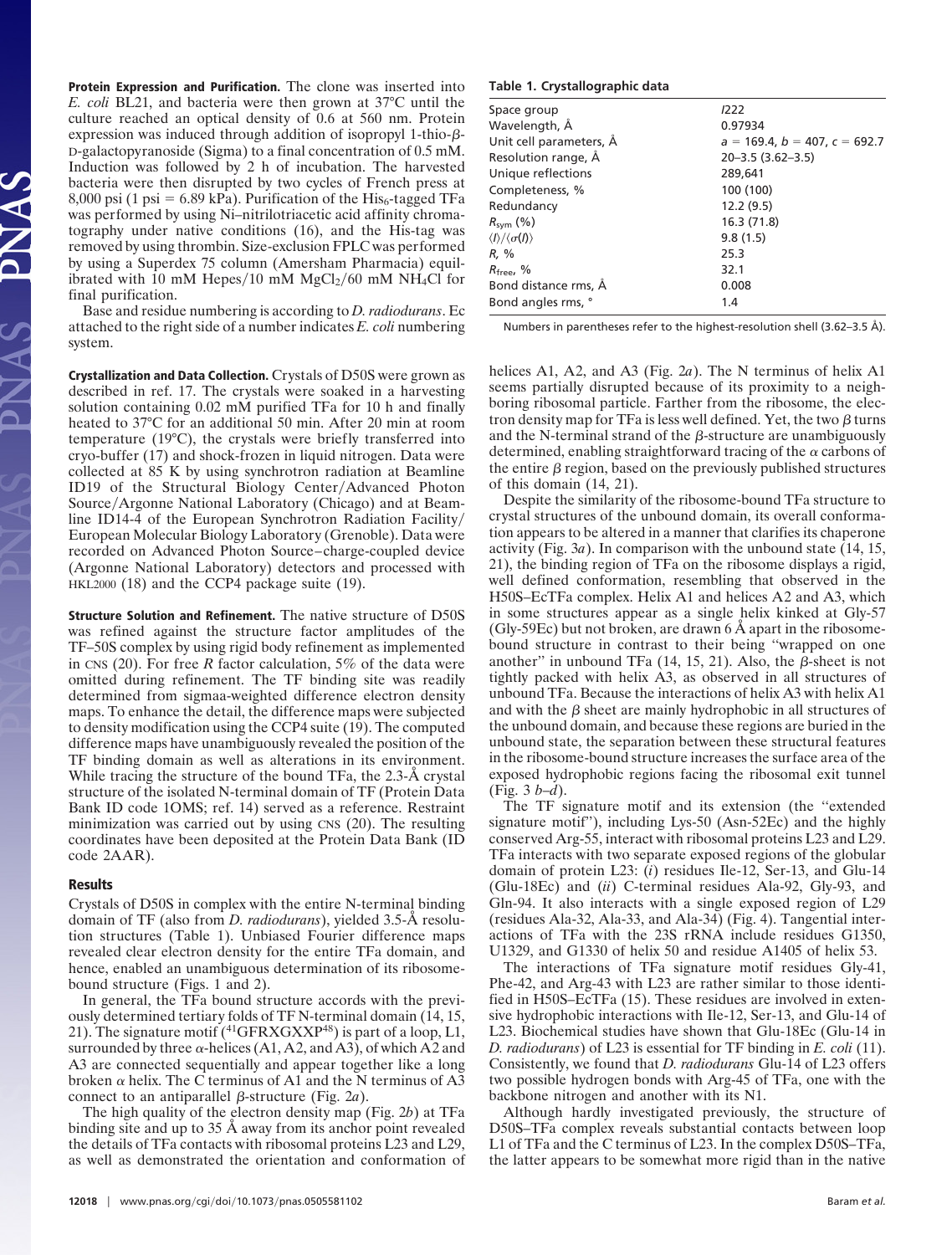

**Fig. 1.** The structure of TFa in complex with D50S. (*Left*) A side view of the large ribosomal subunit of *D. radiodurans* (represented by purple-brown RNA backbone and purple-pink ribosomal proteins main chains) with the bound TFa (orange) on a modeled (as in ref. 13) polypeptide chain (green surface). Ribosomal proteins L29 and L23 are highlighted in magenta and blue, respectively. (*Right*) A view into the ribosomal tunnel. Colors the same as in*Left*. Note the elongated loop of L23, a unique eubacterial feature, which reaches the interior of the tunnel, to a location allowing its interaction with the emerging nascent chain (in *Left*).

D50S structure (12) and exhibits a substantial conformational difference from that of the chimeric complex H50S–EcTFa. The most significant interaction in this region of the homologous complex D50S–TFa is a hydrogen bond between Lys-50 (Asn-52Ec) of TFa and the backbone carbonyl oxygen of Ala-92 of L23, an interaction not observed in the H50S–EcTFa complex. Residue Lys-50 of TFa is further engaged in hydrophobic interactions with Gly-93 and Gln-94 of L23.

Altogether, these interactions involve backbone atoms in the C terminus of L23, thus not depending on its level of conservation. Still, the H50S–EcTFa complex failed to detect a considerable amount of contacts in this region, possibly because of major differences between archaeal and bacterial L23 (13). In view of the observed differences, as well as the fact that TF does not exist in archaea, it is conceivable that these interactions play an important role in TFa chaperone's activity, which could not be revealed by an investigation of its nonphysiological association with the archaeal ribosome.

The contacts of ribosomal protein L29 with the C terminus of TFa helix A2 appear to have a substantial effect on the overall conformation of the bound TFa. The highly conserved TFa residue Arg-55 (Arg-57Ec) shares a hydrogen bond with the



**Fig. 2.** The crystallographic structure of bound TFa. (*a*) Structure of TFa upon association with the ribosome. (b) An unbiased  $2F_0 - F_c$  electron density map around helix A1, contoured at 1.5 $\sigma$ .

backbone carbonyl oxygen of Ala-32 of L29. Moreover, both Asn-54 and Arg-55 of TFa display hydrophobic interactions with Ala-32, Ala-33, and Ala-34 of L29. Only 15% of the buried surface area of the TFa–D50S complex results from its contacts with L29, consistent with biochemical evidence for its low contribution to TF association with the ribosome (11). Yet, these interactions with L29 could explain the 90° break in the A2–A3 structure around the conserved TFa Gly-57, which pulls helix A3 away from helix A1 and the  $\beta$ -structure, and results in the exposure of the hydrophobic patches. Noteworthy, these contacts do not exist in the H50S–EcTFa complex (15), possibly because of the disorder of helix A2 observed after a single  $\alpha$ -turn.

The interactions of TFa with helices 50 and 53 of the 23S rRNA appear to stabilize the binding conformation of its anchor by attaching the N terminus of the signature motif to the ribosome. The conserved TFa residue Gly-41 offers two possible hydrogen bonds with the backbone sugars of G1350 and G1351 of helix 50. Furthermore, hydrophobic interactions were detected between Arg-43 of TFa and A1405 of helix 53. Similar contacts appear in the H50S–EcTFa (15).

Overall, TFa extended signature motif is seen to interact with a compact region of the large ribosomal subunit at a triple junction between domain III of the 23S rRNA and ribosomal proteins L23 and L29. Glu-14 (Glu-18Ec) of L23, which was shown to be necessary and crucial for the association of TF with ribosome, lies at the center of this region, suggesting a possible role in TF recognition. The signature motif docked on Glu-14 of L23 serves as the central anchor on the ribosome, whereas the interactions with domain III of the 23S rRNA on one side, and those with L29 and the C terminus end of L23 on the other side appear to stabilize the binding conformation of loop L1 and helix A2 and render its unique fold.

## **Discussion**

**TFa Conformational Rearrangements and Their Implications.** The crystal structure of the entire TFa, in complex with the large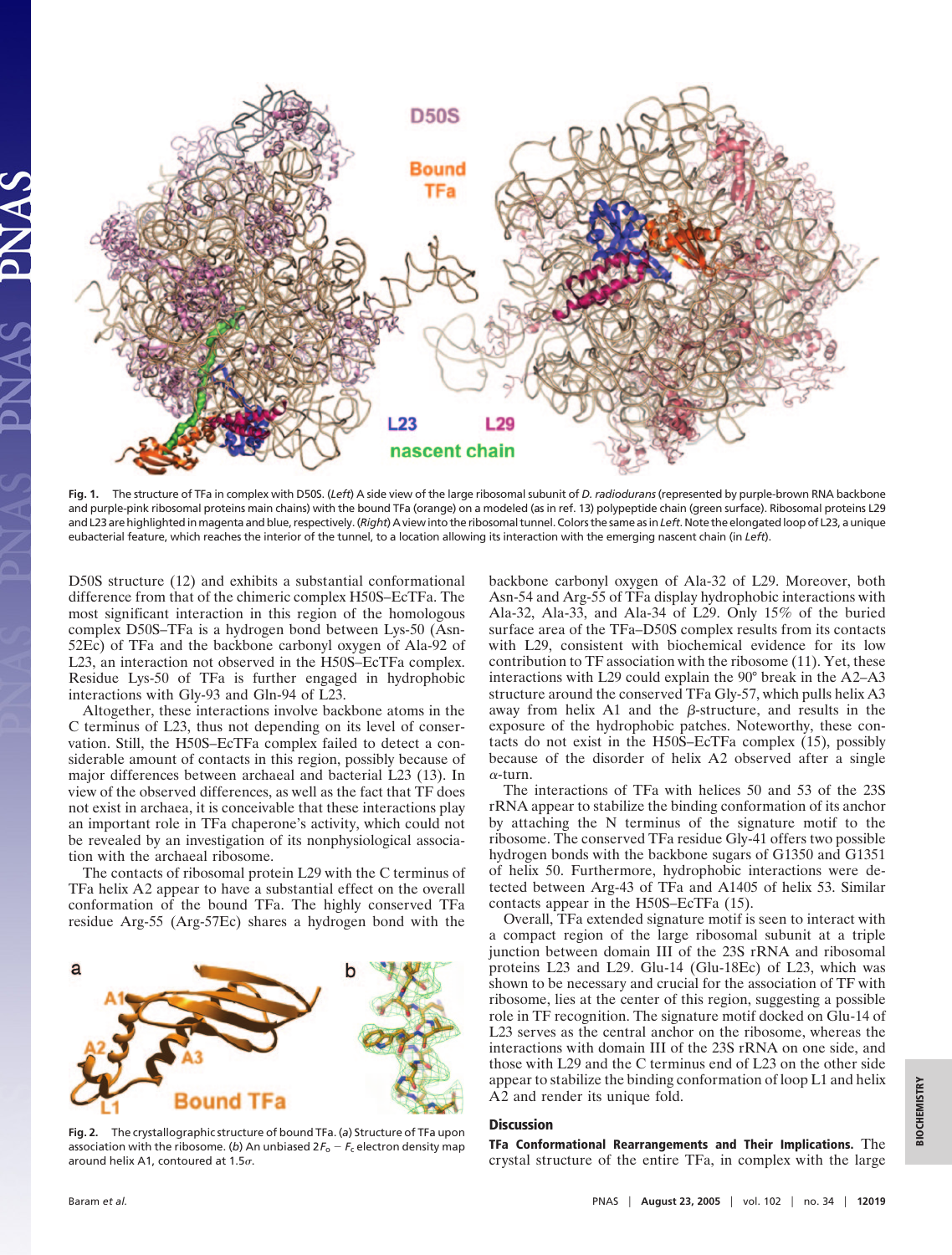

**Fig. 3.** Conformational rearrangements in TFa upon its association with the ribosome. In all images TFa is represented by its main chain, whereas the ribosomal components are shown as space-filling entities. Bound TFa, orange; unbound TFa, green; L23, blue; L29, magenta; 23S rRNA, light gray. (*a*) Superposition of the folds of unbound and bound TFa. To obtain this image, loop L1 and helix A1 of the unbound TFa (from PDB ID code 1OMS) were aligned with those of the bound TFa. (*b*) A view into the ribosomal tunnel highlighting the relative positioning of TFa, L23, and L29. (*c*) A view from the tunnel into the exposed hydrophobic pocket, created by the bound conformation of TFa. Note the β-sheet region, placed farthest from the actual tunnel opening (see Fig. 1 *Left*). (d) A hypothetical view of the structure that would been formed by TFa binding at its unbound conformation, indicating that the unbound conformation could not create a folding pocket. Tunnel orientation is as in *b*.

ribosomal subunit from eubacteria, reveals a significant conformational difference compared with its unbound structure, suggesting, in accord with previous biochemical results (14), that TFa adopts an altered structure upon its association with the ribosome. The previously reported native structures of TF and its N-terminal domain (14, 15, 21) display a substantial variability in the conformation of binding loop L1. Moreover, the 2.5-Å structure of unbound TF from *Vibrio cholerae* (21) does not show all of this loop's side chains, indicating its flexibility when not associated with the ribosome. In contrast, the electron density for this region in our difference Fourier maps and the resulting low *B* factors ensures rigidity of loop L1 in the bound state. Furthermore, the remarkable resemblance between the conformations of loop L1 in the physiological and in the chimeric H50S–EcTFa (15) complexes identifies a possible unique conformation of L1 when TF binds to the ribosome.

Of all unbound TF structures, the conformation of the *E. coli* L1 loop (14) bears the highest similarity to that of the bound



**Fig. 4.** Detailed molecular interactions of TFa (orange) with ribosomal proteins L23 (blue) (*a* and *b*) and L29 (magenta) (*c*).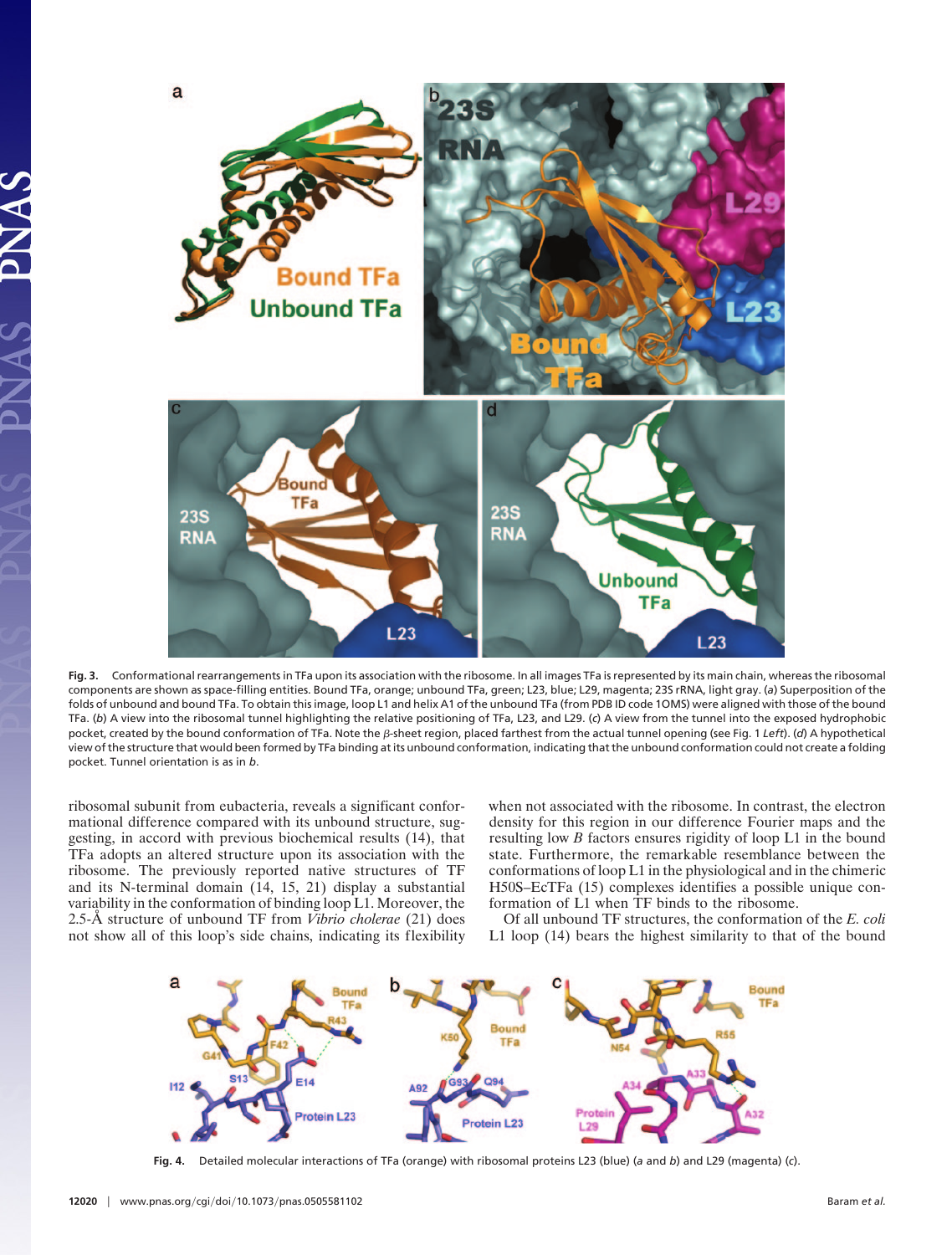state. Nevertheless, despite the very high homology between *E. coli* and *D. radiodurans* ribosomes and TFs, in the absence of a structure of a physiologically relevant complex of TF with the ribosome, this structure did not lead to the definition of the docking site for TFa on the 50S subunit (14). Indeed, superposing of the unbound TFa (14) on the location of the bound domain shows that, in the unbound structure, helix A2 is too far to interact with ribosomal proteins L23 and especially L29. Furthermore, it appears that the conformational change of the extended signature motif plays a key role in facilitating TFa docking on the 50S subunit. Consistently, a recent biochemical report has indicated that mutations and even deletion of the TF signature motif exert only a mild effect on TF function, compared with the complete deletion of the N-terminal domain (22). As association with the ribosome is a prerequisite for TF chaperone activity (23), the interactions of helix A2 with L29 and the C terminus of L23 seem to contribute significantly for TF binding.

It was shown that TF can be crosslinked to an emerging nascent chain when bound to the ribosome (24). Furthermore, TF is known to delay the folding and/or misfolding of nascent chains by recognizing hydrophobic regions in nascent polypeptides (25). The altered conformation of the TFa binding region forces helices A1 and A3 to lie further apart from one another, and consequently separates helix  $A3$  from the  $\beta$ -sheets, thereby exposing a substantial hydrophobic pocket facing the opening of the ribosomal tunnel. The increase in the surface area of exposed hydrophobic regions seems to play a vital role in providing a supportive environment for aggregation prevention, thus facilitating, in turn, the correct folding of newly synthesized nascent chains. Consistently, biochemical studies have shown that the N-terminal domain of TF is necessary and sufficient to complement the synthetic lethality of  $\Delta t$ ig $\Delta$ *dnaK* in cells lacking TF and DnaK, and to prevent protein aggregation *in vivo* (24).

Although we cannot exclude possible effects of crystal packing on TFa conformation, the low *B* factors and apparent rigidity of the TFa binding region compared with the high *B* factors of TFa in the vicinity of neighboring ribosomal components imply that the altered binding region, rather than the crystal packing, determines the overall structure. Consistently, when not associated with the ribosome, TFa does not display specific peptide binding in solution (26) and does not assist the refolding of denatured proteins (24). We therefore conclude that the observed TFa conformational change, which occurs upon association with the large ribosomal subunit and results in the exposure of a hydrophobic pocket, confers chaperone activity on TFa.

Fluorescence spectroscopy verified that the entire TF molecule exhibited comparable substrate specificity for peptides in solution, albeit at low affinity (26). Also, TF did not prevent aggregation of thermally unfolded proteins *in vitro* and did not complement the heat-sensitive phenotype of a  $\Delta dnaK52$  mutant *in vivo* (23). These results indicate that the entire TF molecule requires ribosome association to create high local concentrations of nascent polypeptide substrates for productive interaction *in vivo*. As the structure of the entire TF was maintained to be relatively rigid (7), it is highly plausible that the exposure of the discussed hydrophobic pocket above the opening of the ribosomal tunnel exit is a critical factor in determining the chaperone's functional state.

**Interaction with the Ribosome and Possible Role of L23.** Within the entire binding region, the signature motif of TFa anchors on small exposed regions of ribosomal protein L23, in general agreement with the structure of the chimeric H50S–EcTFa complex (15). Importantly, in both chimeric and physiological homologous structures, all L23-interacting moieties belong to L23 globular domain, which is highly conserved in all kingdoms of life. The similarity of the TFa local interactions with both

ribosomal systems is consistent with the high level of structural and sequence conservation of L23 interacting region with chaperones.

Despite the conservation of its globular region, protein L23 in eubacteria is significantly different from that of archaea and of eukaryotes, as it possesses a unique feature, a sizable elongated loop, which, in *D. radiodurans*, extends into the tunnel opening and can actively interact with the nascent protein passing through (12, 14). Our structure shows that TFa binds to two separate regions of L23 on both sides of the extended loop, thus linking the TF binding site with the ribosomal tunnel and enabling communication with the newly synthesized nascent chain. Specifically, the interaction of the progressing nascent polypeptide with the tip of the elongated loop of L23 may have a substantial impact on the binding of TF to the ribosome, consistent with its dissociation from the ribosome upon puromycin treatment (27).

In the TFa–ribosome bound structure, L23 of D50S exposes a sticky hydrophobic patch, located in the wall of the ribosomal tunnel and available for interactions with hydrophobic regions of the progressing nascent chain. Additionally, cotranslational folding of nascent polypeptides into secondary structures while still within the ribosomal tunnel has been detected in several cases (28–30). Upon their exit from the ribosome, such secondary structure elements may apply a substantial force to the tunnel wall (31) as well as to its opening. Specifically, the subjection of the elongated loop of protein L23, one of the main components at the tunnel opening, may affect, in turn, its interaction with TF.

The association of TF with the ribosome was asserted to form a molecular cradle for nascent proteins, which is large enough to accommodate globular protein domains up to a molecular mass of  $\approx$  15 kDa (15). In cases of multidomain bacterial proteins, such as  $\beta$ -galactosidase, additional TF molecules are recruited during translation, suggesting that, while maintaining contact with the elongated chain, the initially bound TF leaves the ribosomal docking site once sufficient sequence information is available for the generation of a folded core (25). However, because the dissociation of TF from the ribosome is a slow process (32), and protein domains vary in size and structure, a dynamic control of TF dissociation and reassociation during the translation of multidomain proteins is necessary to maintain efficient chaperone activity. Such a control mechanism could be mediated by L23, communicating information from the nascent polypeptide chain to the TF.

**Conclusions.** The 3.5-Å crystal structure of the physiologically meaningful complex of D50S with the binding domain of the TF from *D. radiodurans* elucidated critical aspects of this chaperone's activity. Upon association with the ribosome, TFa undergoes a conformational change, which exposes hydrophobic patches to the opening of the ribosomal tunnel, thereby facilitating its interactions with hydrophobic segments of the emerging nascent chain and preventing their aggregation. The ability of TFa to undergo rearrangements may also be linked to its functional activity in contributing an environment suitable for folding nucleation and, in turn, for controlling the progression of the folding process.

We thank all members of the ribosome group at the Weizmann Institute of Science. We especially thank Deborah Fass for fruitful discussions. X-ray diffraction data were collected at Beamline ID19 of the Structural Biology Center/Advanced Photon Source/Argonne National Laboratory and at Beamline ID14-4 of the European Synchrotron Radiation Facility/European Molecular Biology Laboratory. Support was provided by U.S. National Institutes of Health Grant GM34360 (to A.Y.), Human Frontier Science Program Organization Grant RGP 76/2003 (to A.Y.), and the Kimmelman Center for Macromolecular Assemblies. A.Y. holds the Helen and Martin Kimmel Professorial Chair.